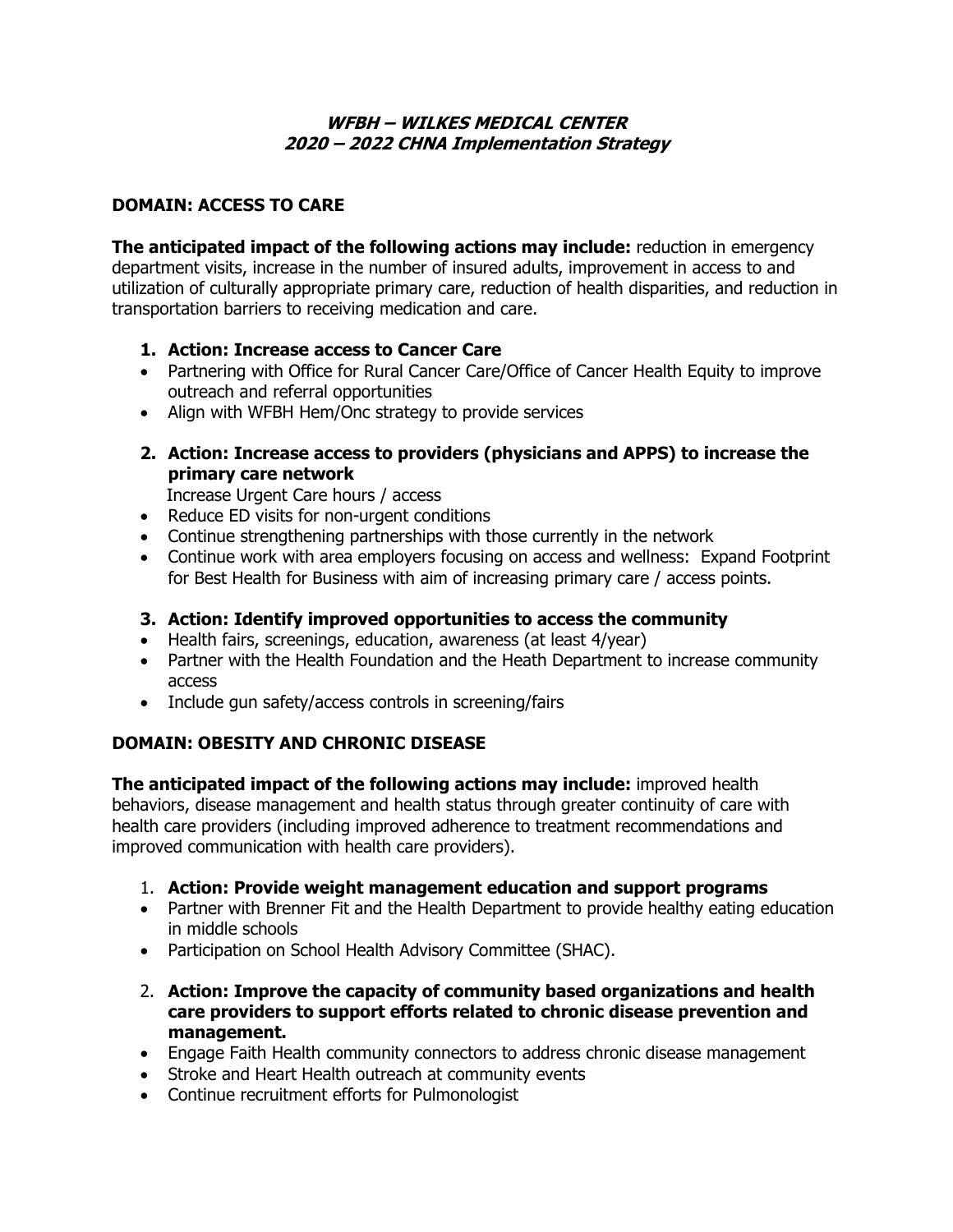• Improve participation in smoking cessation offerings

# **3. Action: TJC Chest Pain Center designation for ED**

#### **DOMAIN: TOBACCO USE**

**The anticipated impact of the following actions may include:** decrease in ED visits related to COPD, increase in number of individuals utilizing COPD Clinical Pathway, addition of a Pulmonary Rehab program focusing on nutrition and education.

- **1. Action: Improve COPD and Cardiac care access through Cardiac/Pulmonary Rehabilitation program**
- **2. Action: Sponsor health events/fairs for awareness/education (at least 4/year)**
- **3. Action: Partner with local organizations to provide awareness, education, and referrals**
- **4. Action: Partner with Health Department to decrease pregnancy smoking rates**
- **5. Action: Smoking cessation classes and materials at Care Coordination**
- Partnership with Office of Cancer Health Equity
- 6-week class and nicotine replacement therapy
- Increase number of pregnant participants

# **DOMAIN: MENTAL HEALTH AND SUBSTANCE ABUSE**

**The anticipated impact of the following actions may include:** decrease in ED visits related to behavioral health issues, decreased suicide deaths, increase in the number of individuals utilizing CareNet services and participating in the Hospital's care giver academy, increase engagement in partnership between Health Foundation and Health

- **1. Action: Integrate behavioral health with hospital medicine**
- Research funding pathways to develop and sustain the inpatient practice.
- Recruit behaviorists and / or Peer Support Specialists.
- Incorporate addiction medicine into inpatient care
- **2. Action: Develop three-way partnership with The Health Foundation & Wilkes County Health Department**
- Participation in Community Opioid Prevention Exchange (COPE) efforts
- Drug disposal bins in hospital and Care Connections Pharmacy
- Expand syringe exchange (SEP) program at Care Connections Pharmacy

#### **3. Action: Develop Peer Support Specialist program**

Engage Wake Forest Behavioral Health and Project Lazarus